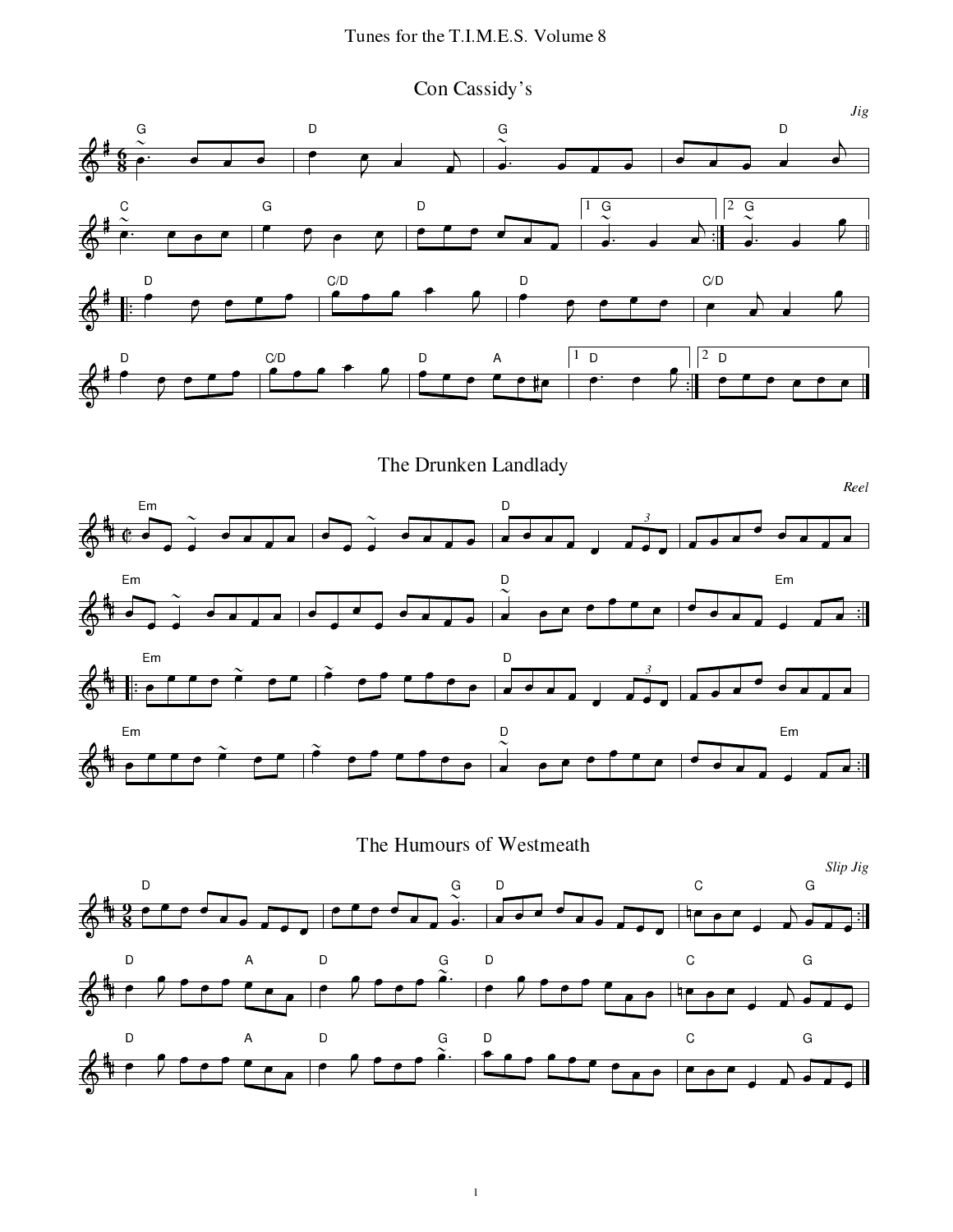](F ]-<sup>F</sup>#V^T#V[C



Killavil Jig

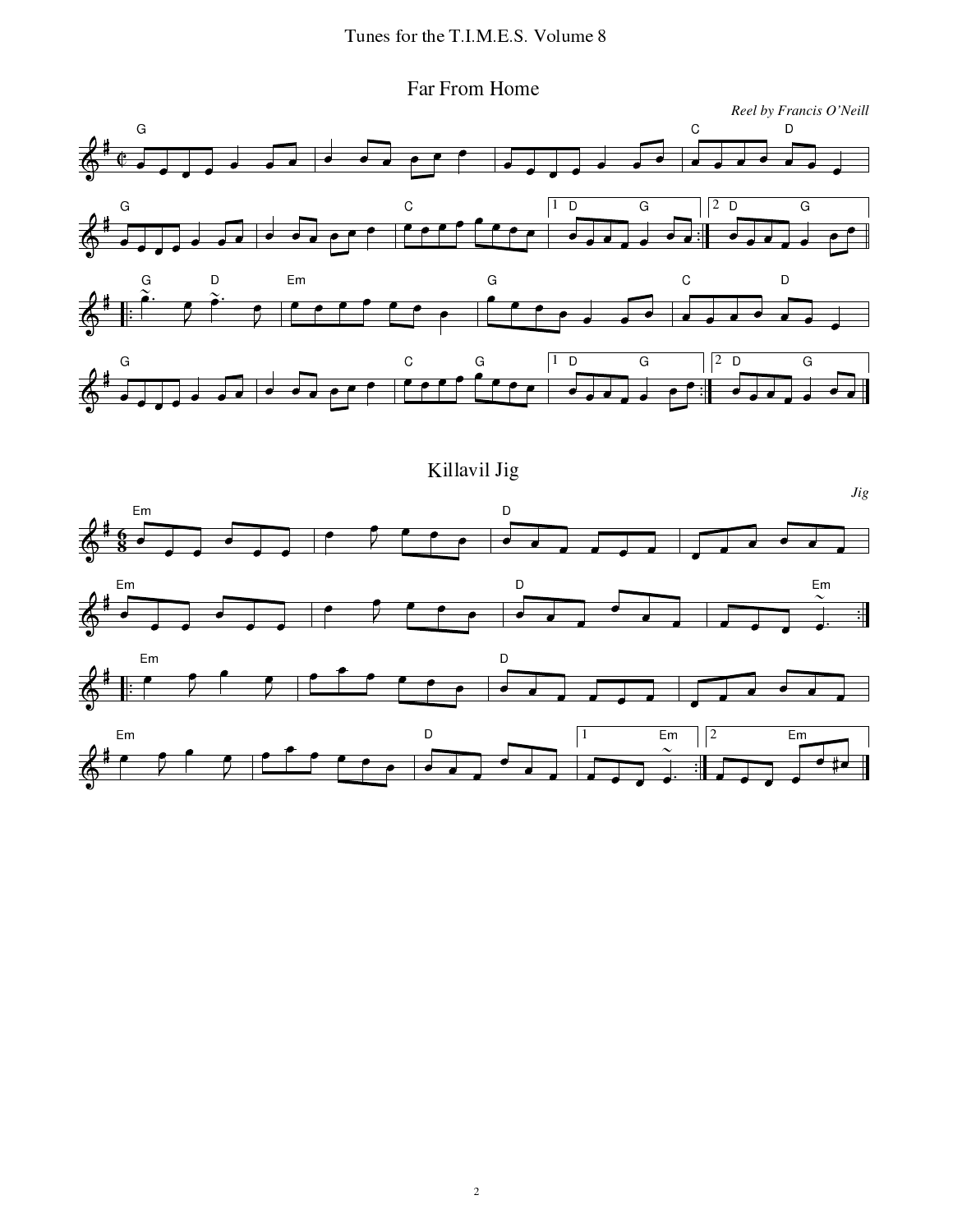Paddy Taylor's



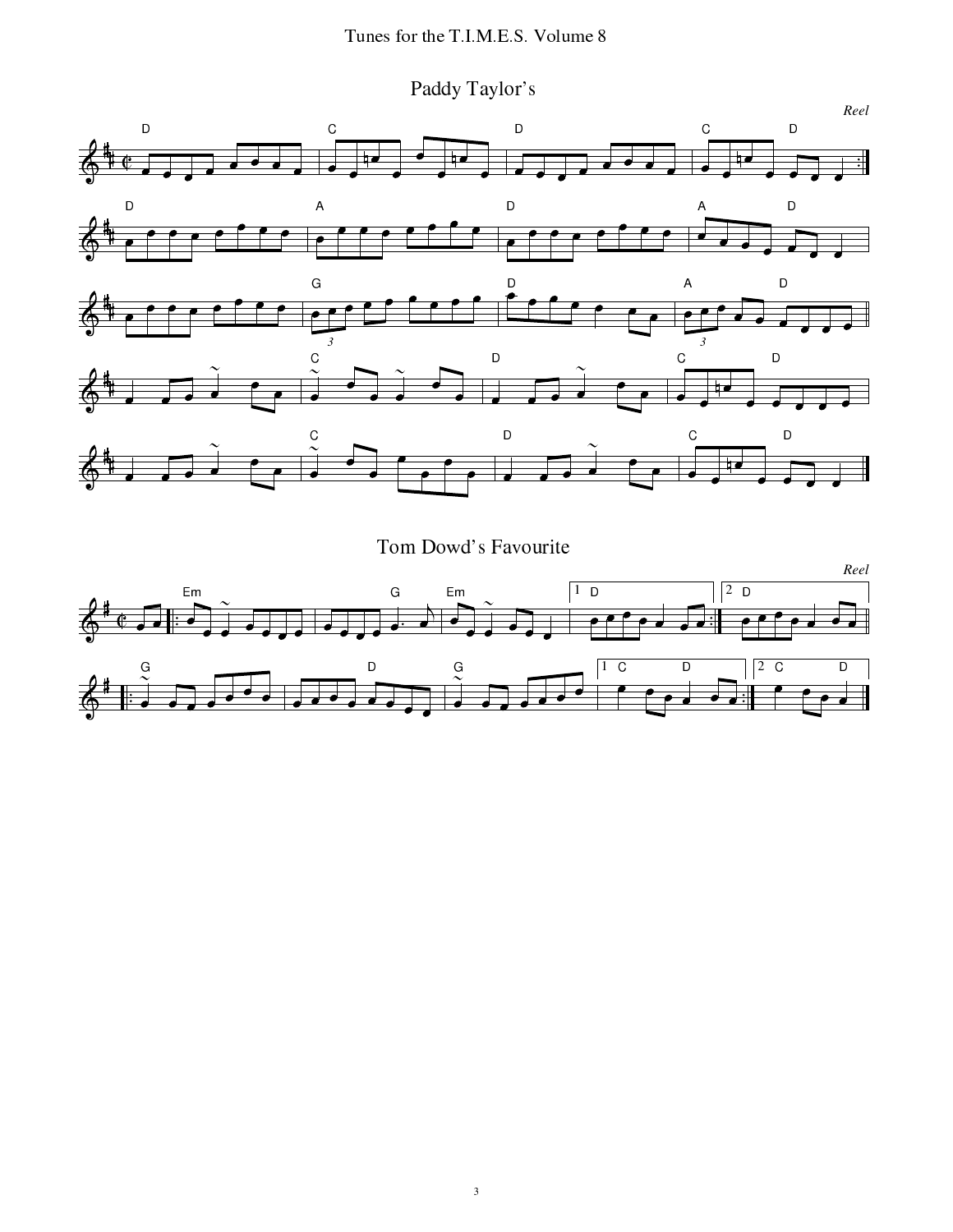## -

## ]-F(A&CKF01)h](K,F T(K,F1C-jik#&/&l

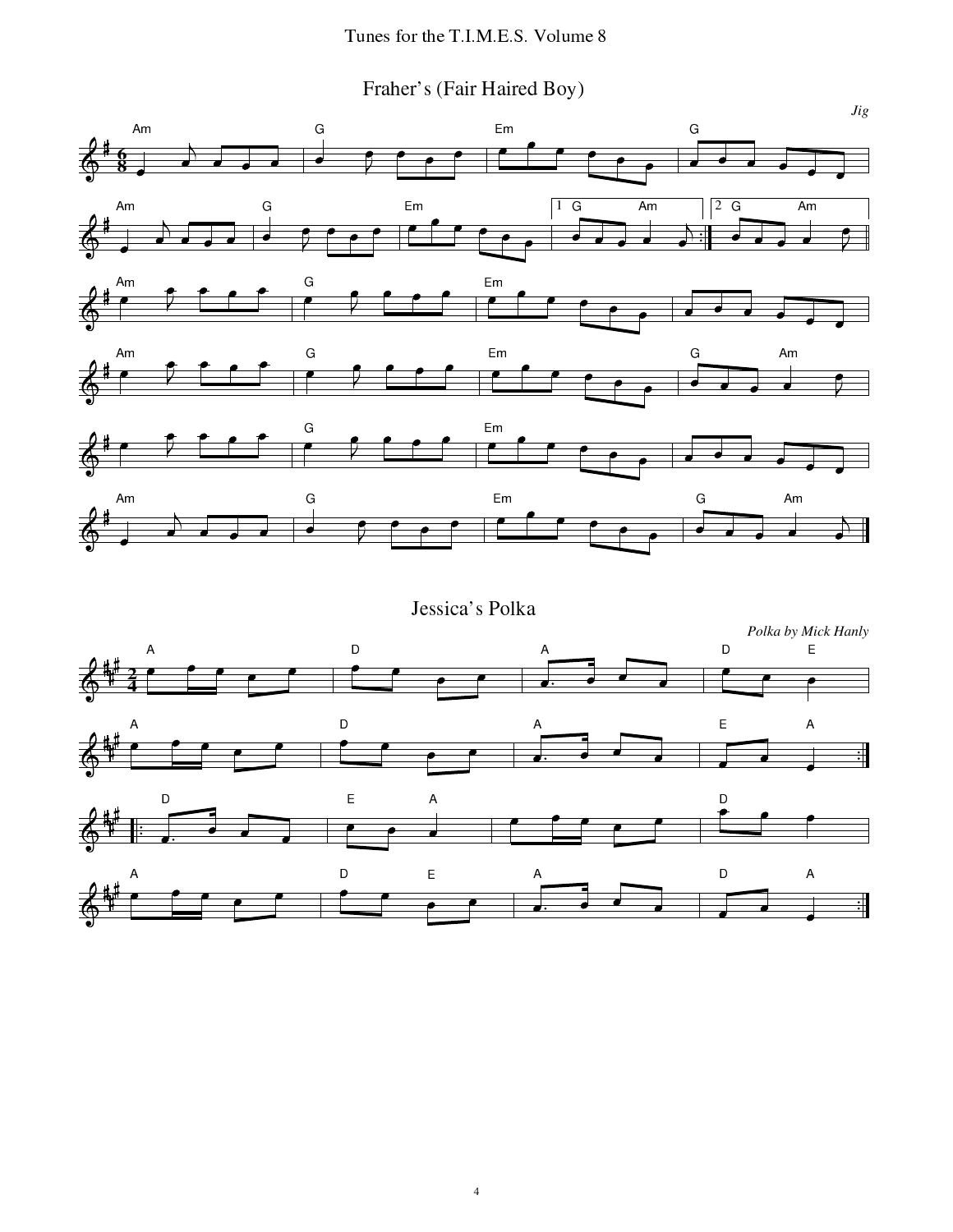Garrett Barry's Jig



Shores of Lough Gowna

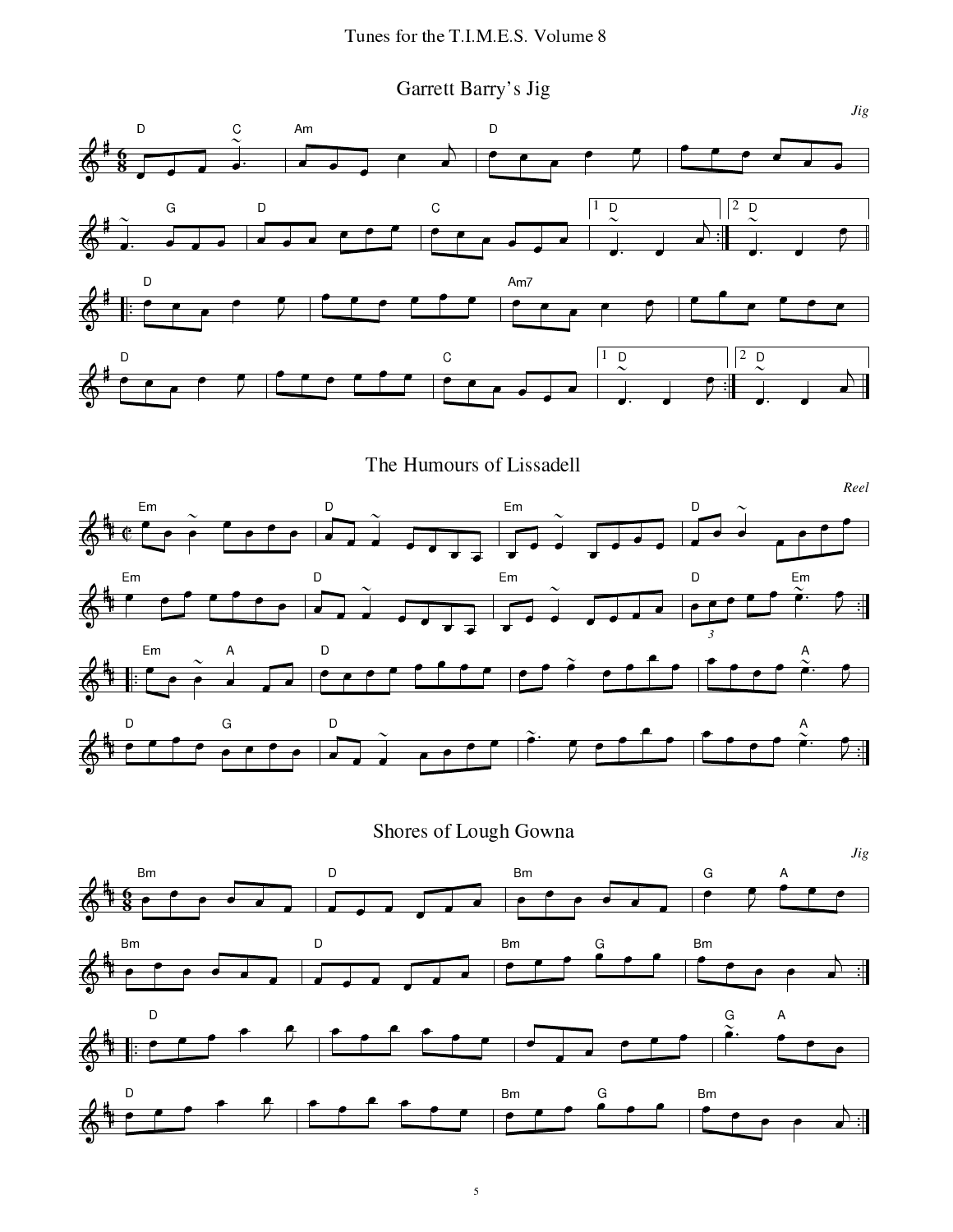The Trip to Athlone